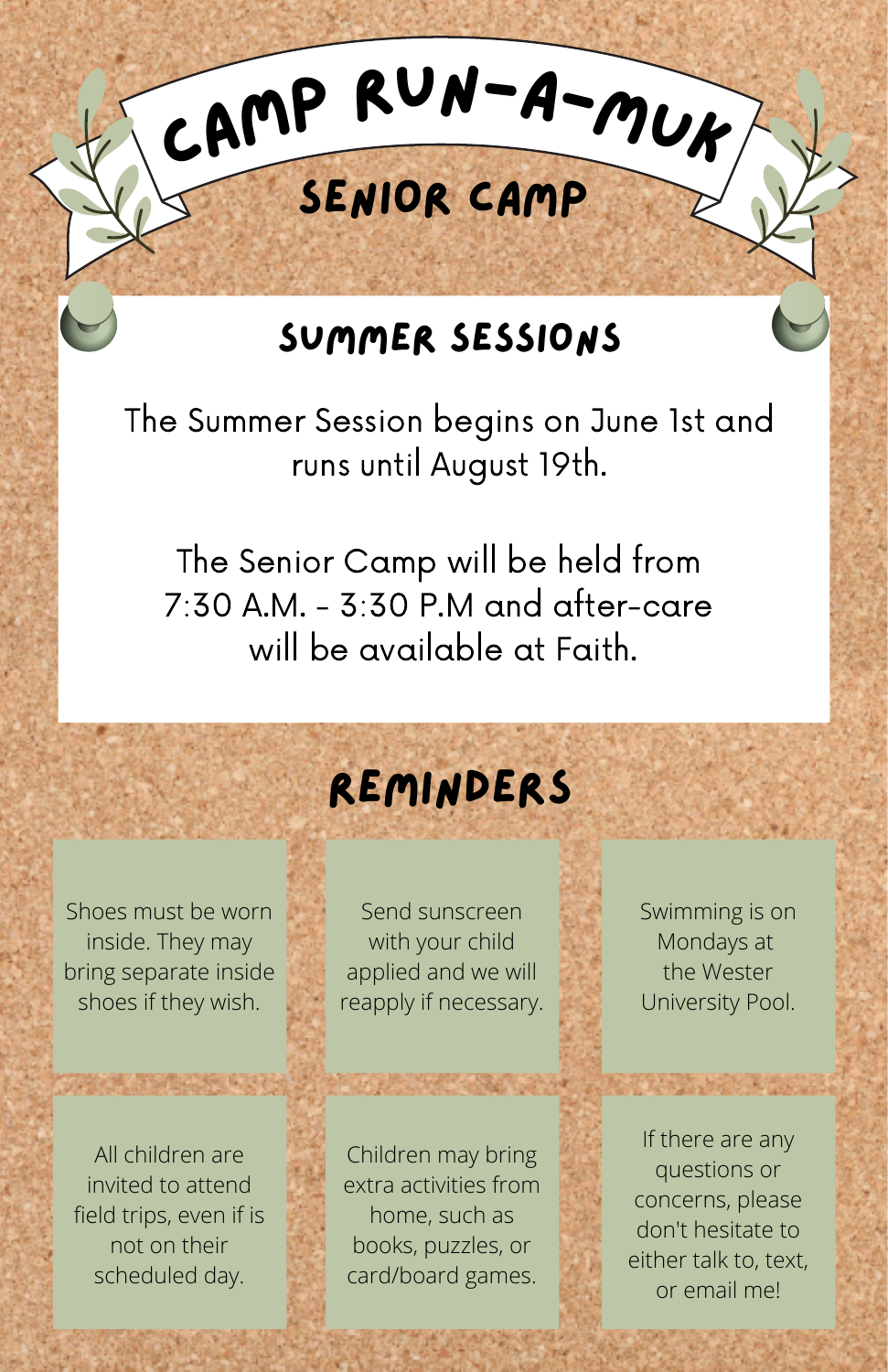



## Welcome, Adventurer!

I want you to know how excited I am to be spending the summer with you. I promise it will be filled with memories and opportunities to foster your curiosity and creativity.

We will have a new topic to explore together every week of the summer. I will discuss it in morning circle and provide materials and activities for you to further your understanding.

Each day at Camp Run-a-Muk is for you to enjoy. I want to create an environment that is safe and allows you to be creative, curious, explore yourself and your interests, and share that with your friends at camp.

Until Summer, Miss Gabbi